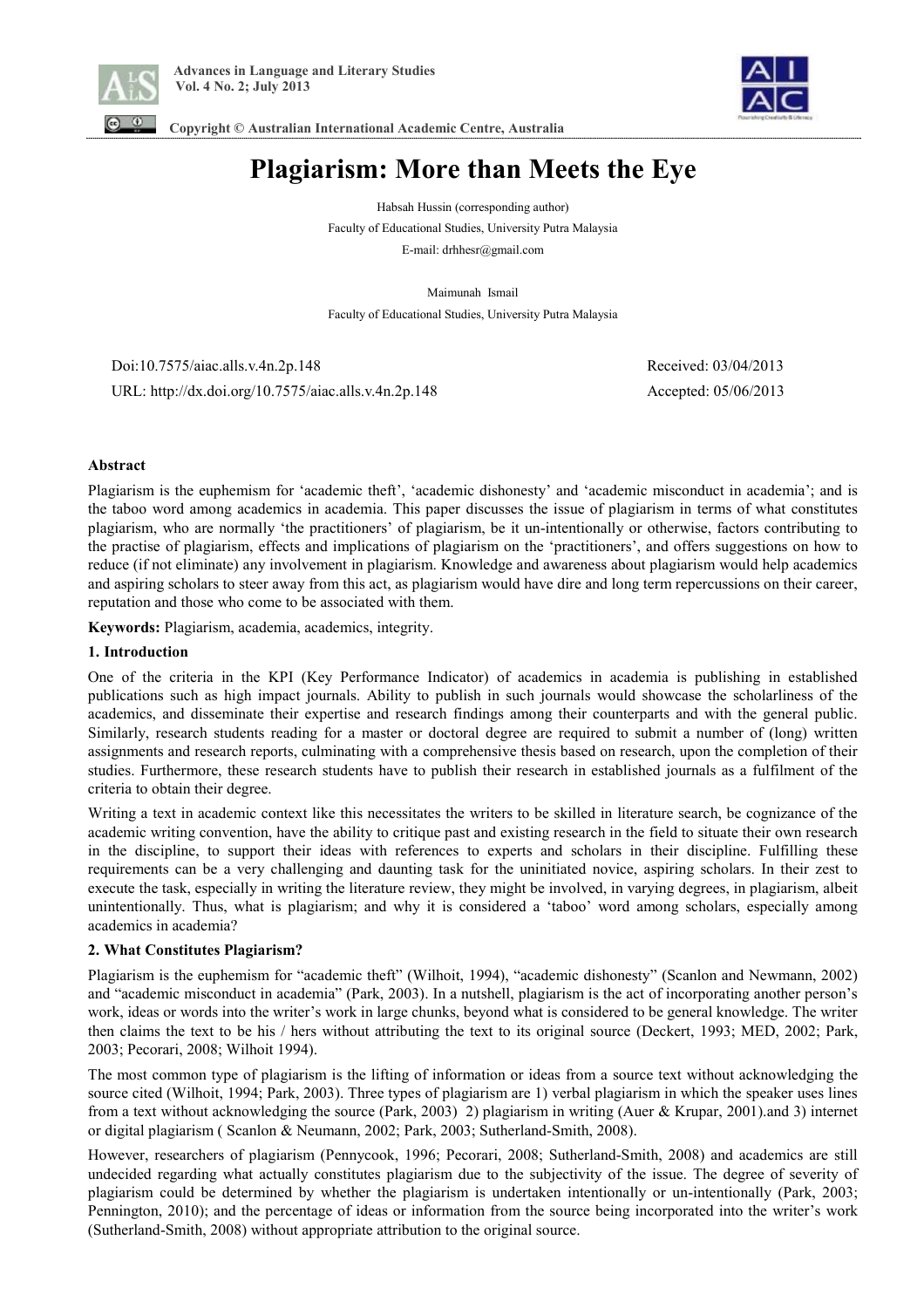#### **ALLS 4(2):147-151, 2013** 149

Un-intentional plagiarism happens among novice and aspiring scholars who may overlook to quote or cite their sources appropriately due to ignorance or carelessness (Park, 2003; Pennington, 2010) and thus, to a certain extent is 'forgivable'. Conversely, intentional plagiarism is a more serious offense as the plagiarist would knowingly "be guilty of deception" or even worse, trying to "cover an authorial theft" (Pennington, 2010: 150). An example of this is when a professor knowingly lifted ideas or data from his research students' assignments or reports without their knowledge, and claiming the ideas as his own, obscuring the original authors' contribution.

# **3. Factors Contributing to Plagiarism**

It is difficult to eradicate plagiarism because in some Eastern cultures, copying the 'guru' (master) is a sign of respecting the authority (Park, 2003), and lecturers are reluctant to expose their students' engagement in plagiarism (Park, 2003; Pecorari, 2008; Currie, 1998) for fear of litigation and not being familiar with the procedure to report (Auer & Krupan, 2001) and the belief that it would reflect negatively on themselves (Puka, 2005 in Pennington, 2010).

Instead of joining the 'blaming culture' of accusing students for their involvement in plagiarism (Currie, 1998; Wilhoit, 1994) and threatening and warning them to steer away from plagiarism (Pennycook, 1994), academics should try to understand students' rationale for plagiarising, intentionally or un-intentionally. Research students plagiarise for the following reasons: 1) they have not been taught explicitly about plagiarism, 2) they have not received any formal training to cope with academic writing at advanced level, and 3) mismatch of their language proficiency with scholarliness of the text.

Research students have not been educated explicitly on plagiarism. In fact, they received conflicting signals regarding plagiarism. For instance, during their secondary schooling, they could incorporate ideas from various sources into their assignments and not being charged with plagiarism. Yet at university level, incorporating texts into their assignments and reports without acknowledging the source is plagiarism. At university level too, so much has been said about plagiarism yet these students are not guided in how to cite, quote and paraphrase appropriately from sources (Wilhoit, 1994). Their lack of knowledge and awareness of what plagiarism is all about would lead these students to fall back on their previous experience (Pennycook, 1996; Sutherland-Smith, 2008) at secondary school level and commit plagiarism!

Without formal training, these research students would be lacking or have no skills in critiquing research articles, synthesizing ideas, writing research reports substantiated with multiple sources (Pennington, 2010), referencing style, and not being well-verse in academic writing convention. However, assignments they have to submit to supervisors have to fulfil the criteria set by the university (Currie, 1998). In this context, these students have no choice but to utilise whatever little knowledge they have to complete the assignment, and they might inadvertently be involved in plagiarising works they refer to in doing the assignment.

Research students whose first language is not English but are pursuing their degree in an ESL (English as a Second language) or EFL (English as a Foreign Language) context are required to do their written tasks (assignments, reports and thesis) in English. Their lack of proficiency in the English language may hinder their understanding of content of source materials, making them feel intimidated and in awe of the work of the established scholars (authors of the materials) leading to a reluctant to critique the source. They might feel diffident even to formulate their own sentences. If this is the case, they might have the tendency to quote excerpts verbatim from the source. However, too many verbatim quotations in the text might render the student's text to be considered plagiarized work!

# **4. Effects and Implications of Plagiarism**

For those who assume that plagiarism is just an 'ethical' issue involving few individuals in isolated cases, consider these 1) headline and 2) newspaper report:

1. "*Time* suspends columnist over plagiarism"

(AFP, New Sunday Times, August 12: 41)

2. "...Pal Schmitt [President of Hungary] who resigned last month after Hungary's Semmelweis University stripped him of his doctoral degree over charges that he had plagiarized his 1992 thesis."

(Alex Kuli, Associated Press, May 2, 2012)

In 1), Fareed Zakaria, a *Time Magazine* prolific columnist and *CNN* broadcaster was suspended by both his employers after he admitted that a paragraph in his report on gun control was plagiarised from a *New Yorker* article on the same issue (AFP, 2012). Although *Time Magazine* had re-instated him in September 2012 after a one month's suspension (Dzof Azmi, 2012), we doubt that Fareed Zakaria would command again the same respect and esteem he had before the incident. He lost his outstanding sterling reputation just for a paragraph! In 2), [Dr.] Pal Schmitt had to vacate his post as the president of Hungary in April 2012 over exposure by his alma mater (Semmelweis University) that his doctoral thesis in 1992 (twenty years ago) was a plagiarized manuscript (Kuli, 2012). David Robinson had to resign from his post as the Vice Chancellor of Monash University, Australia in the early 2000s over charges of plagiarism (Baty, 2002) in Park (2003). More recently, the work of a versatile and intellectual journalist [he was a Rhode scholar at Oxford University, United Kingdom and had written for *The New Yorker*, *Wired*, the *Washington Post*, and *The Wall Street Journal*], Jonah Lehrer, was found to contain texts recycled from his earlier articles, making him guilty of self-plagiarism (Dzof Azmi, 2012).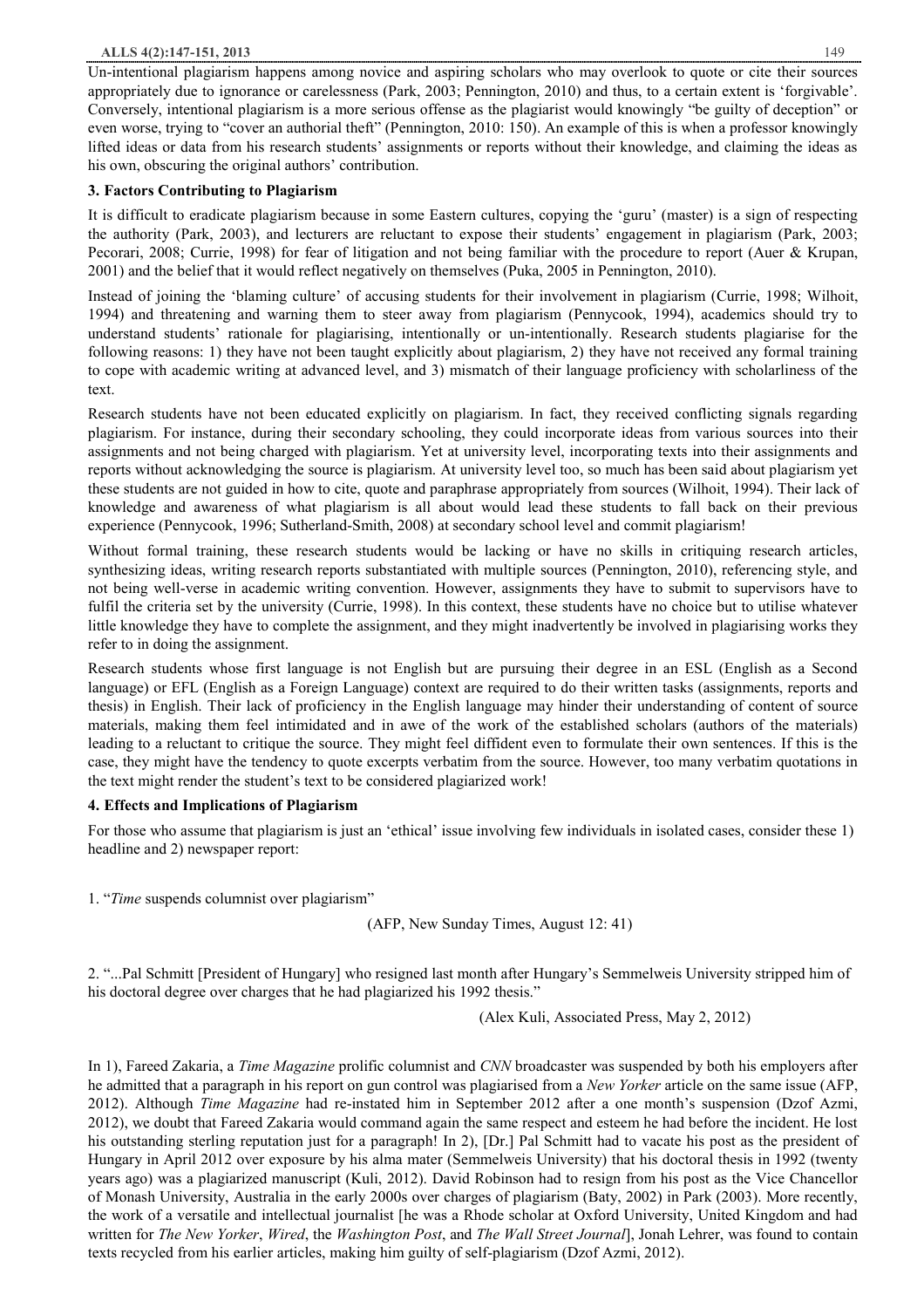The fall from grace of these high profile personalities indicate that plagiarism is not in the domain of the uninitiated, and novice, aspiring scholars per se, but could provide a pitfall even for those who are already established in their fields. Furthermore, the treatment dealt to these 'plagiarists' illustrates how society views plagiarism. Regardless of their position in society (a president of a country, a vice chancellor of a university, world-class journalist and columnist) with regard to plagiarism, nobody is above the law. On a personal level, where are they to go after the 'fall'? Their ego and reputation are in shreds, the whole world knows about it since the 'sin' was broadcasted in the media. Obviously, plagiarism is more than just an ethical issue.

This is a hypothetical example to drive home the devastating effects of plagiarism on those who come in contact with it. A lecturer who obtained his doctoral degree more than fifteen years ago from a prestigious university is now a full-pledged professor who had graduated a number of doctoral and master (by research) students. He is well-known in his discipline. Then, it was found out that there are substantive elements of plagiarism in his doctoral thesis, research reports and publications. With enough evidences to implicate him, his professorship was withdrawn, with even his doctorate might be considered invalid. Whether he is expelled from the university does not concern us. But think of the implications of his long ago, forgotten 'sin' on he himself, the prestigious university that awarded him the degree, the university he is currently affiliated to, the academics who cited his works in their publications, and the students graduating under his supervision.

To elaborate, the professor must be in the prime of his career. Would he be able to cope with the sudden loss of profession (translated as income, power, authority), respect and trust from the academic fraternity and society at large, and friendship (his colleagues and friends would steer clear of him). Will he survive the humiliation that's going to plague his life now? Where is he to go, what is he to do, as no other universities will hire him now. In other words, he is in limbo! The reputation of his alma mater university and the university he is affiliated to would be tarnished too, due to their oversight regarding his academic standing. Additionally, the academics who had cited his works in their publications would have wished that they had not done so, as this could jeopardise their reputation as well.

The effect of the 'fake' professor's plagiarism would be inflicted the most on those who graduated under his supervision. If their degrees were rendered invalid, what is going to happen to those who are holding posts based on these 'invalid' degrees? All the time invested in getting the degree has come to no avail. The initial jubilant of getting such an 'august' professor for a supervisor could turn into a nightmare when the truth is made public. Would these graduates be happy to tell the world that he was their supervisor? We do not think so.

Research students who are 'exposed' for their involvement in plagiarism may be reprimanded or meted out with severe punishment such as expulsion from study (Currie, 1998). The form of punishment depends on the extent of plagiarism involved in the work (Currie, 1998; Pennington, 2010). Students who have been expelled from an institution/university due to plagiarism would have very slim chance to be accepted into another institution of higher learning due to the tarnished reputation. If they are government scholars, how are they going to pay back the scholarship when they have not even completed their study, and thus have no paper qualifications to apply for jobs. Furthermore, they have no prospect of starting anew at another university with their tarnished reputation. In this context, they are indeed in "between a rock and a hard place" situation and it all due to committing plagiarism. So, is it worth it?

The examples provided in this section have already indicated the ills and 'ripple effect' brought about by plagiarism on its practitioners: not only the person who commits the offense is punished, and justly so, we might say, but those innocent people who are associated with the culprit would be brought down and be shamed and humiliated as well.

The implications delineated in this section also demonstrate that plagiarism is an irreversible act. Once a person is ensnared in it, there is no way for him or her to amend and reverse the effect. Obviously, there is more to plagiarism than 'meets the eye': plagiarism is more complex and cuts deeper than we anticipated it would be, the reason we should steer clear of any involvement in plagiarism at all course!

# **5. Suggestions**

Knowing the three major issues that cause research students to plagiarise i.e. not knowing what plagiarism is, English language proficiency, and academic writing skills for study at advanced level, we would like to recommend the following measures to rectify the situation.

For research students, the university where they study should right from the outset conduct a *Needs Analysis* to gauge their knowledge (Sutherland-Smith, 2008) and awareness of plagiarism, and their level and performance in the English language, and their academic writing skills. Based on the outcome of the *Needs Analysis*, the respective university should take the necessary measures to fill in the gap in their students' knowledge. For instance, if they do not know much about plagiarism, then organise a talk or a workshop for these students in which the concept, consequences and implications of plagiarism on their lives; and some hands-on practice can be provided for them, to make plagiarism become 'real' for them. They should also be provided with guidelines pertaining to plagiarism (Pecorari, 2008; Wilhoit, 1994; Auer & Krupar, 2001)

Research students with poor English language proficiency which could interfere with their performance in their studies and the writing of their theses should take the initiative to improve their English by registering at a language school. On the part of the university, it should cooperate with its language centre to provide English language courses relevant to the needs of these students. Similarly, to help research students cope with their academic writing requirements, universities should provide an academic writing course, taught by a lecturer in the discipline, in order for students to really get the essence of what academic writing is all about.